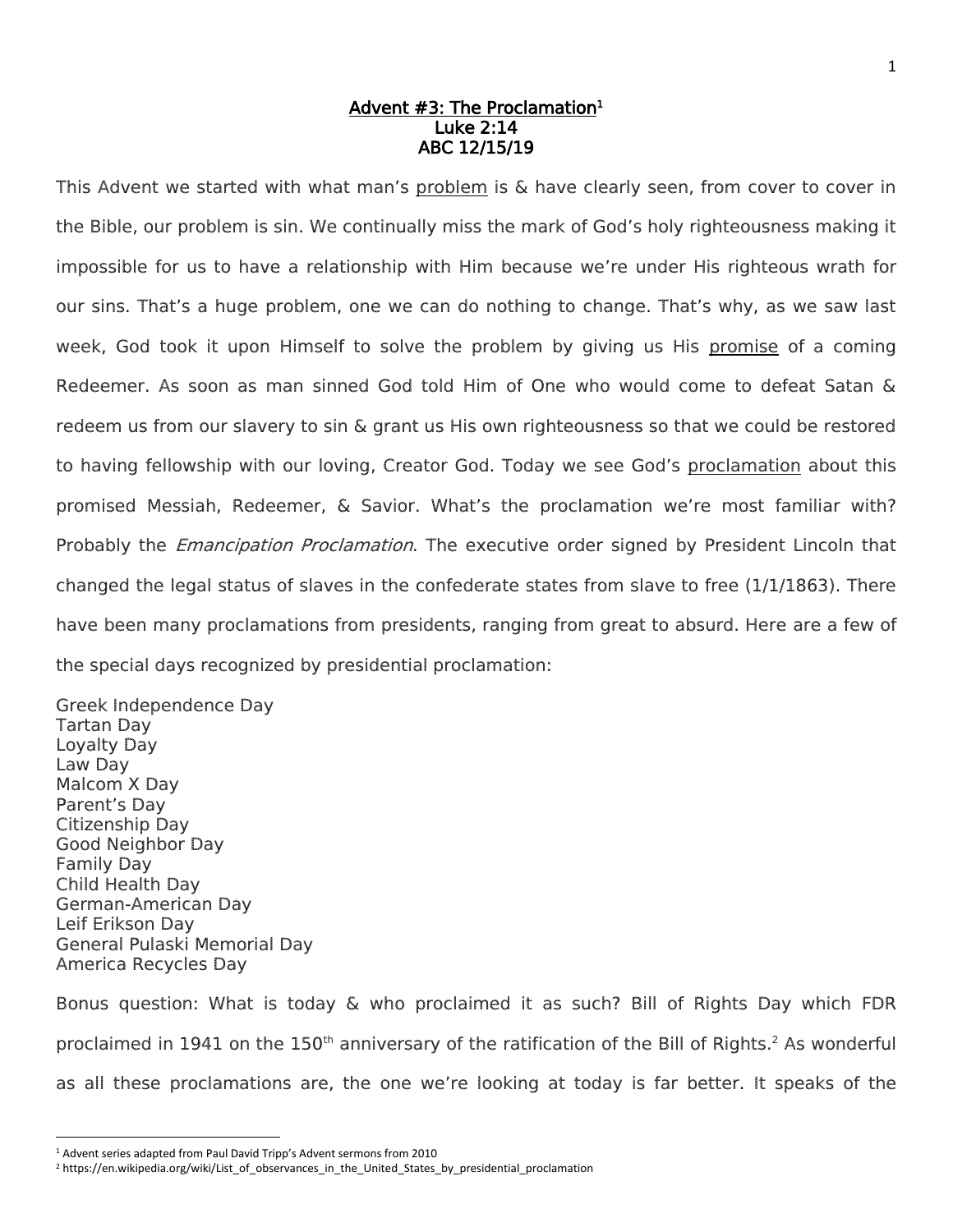fulfillment of God's promise to solve our problem through a Redeemer/Savior who would buy us back & deliver us from our sin. The angels' message was nothing less than the good news, the gospel proclaimed with great joy. God's messengers couldn't wait to proclaim that the promised Savior from our problem was here, the One who'd deliver His people from the curse of sin, death, & hell, & who'd bring them the blessings of His kingdom & the glories of eternity in heaven. This proclamation is just as important & promising today as it was 2,000 years ago. Lk 2:8-14 PRAY The whole concept of the glory of the Lord surrounds the Christmas scene. Luke 2:9 says, The glory of the Lord shone around them. Then the angels shouted, Glory to God in the highest. Isaiah promised, The glory of the Lord shall be revealed (40:5). What's that mean? To begin with, the glory of the Lord is an expression of God's person. It's any display of His character or attributes. In other words, glory is to God what brightness is to the sun. Glory is to God what wet is to water. Anytime God discloses Himself, He manifests His glory. The psalmist says, the heavens declare the glory of God (19:1). Everything He created shows His glory in some way or another. God also revealed His glory in a very particular way through the Shekinah, the physical appearance of His glory that appeared to the Israelites as a pillar of light by night  $\&$  a pillar of cloud by day (Ex 13:21). But God also spoke through His Word, given to the prophets & recorded in Scripture (2 Pt 1:21). This was the highest & most enduring expression of God's glory OT saints had access to. You see, God only whispers in His creation. He revealed a shadow of His glory in the shekinah. But He speaks with absolute clarity in His Word. Still, there was an incompleteness in it until God in these last days has spoken to us in His Son (Heb 1:2). Jesus is God & we see every attribute of God manifest in Him. The fullness of God is seen as it was never seen before in Jesus Christ. Hebs continues, Jesus is the radiance of His, God's glory. Who is Jesus? The glory of the Lord. He is the exact representation of God (3). He's the personal embodiment of the brightness of God's glory. That's why it says in Jn 1:14, the Word became flesh,  $\&$  dwelt among us,  $\&$  we saw His glory, glory as of the only begotten from the Father, full of grace & truth. The message of Christmas is that God came into the world in all His glory, & what was only a whisper became a shout. What's the familiar, one sentence proclamation found in Lk 2:14? Glory to God in the highest, & on earth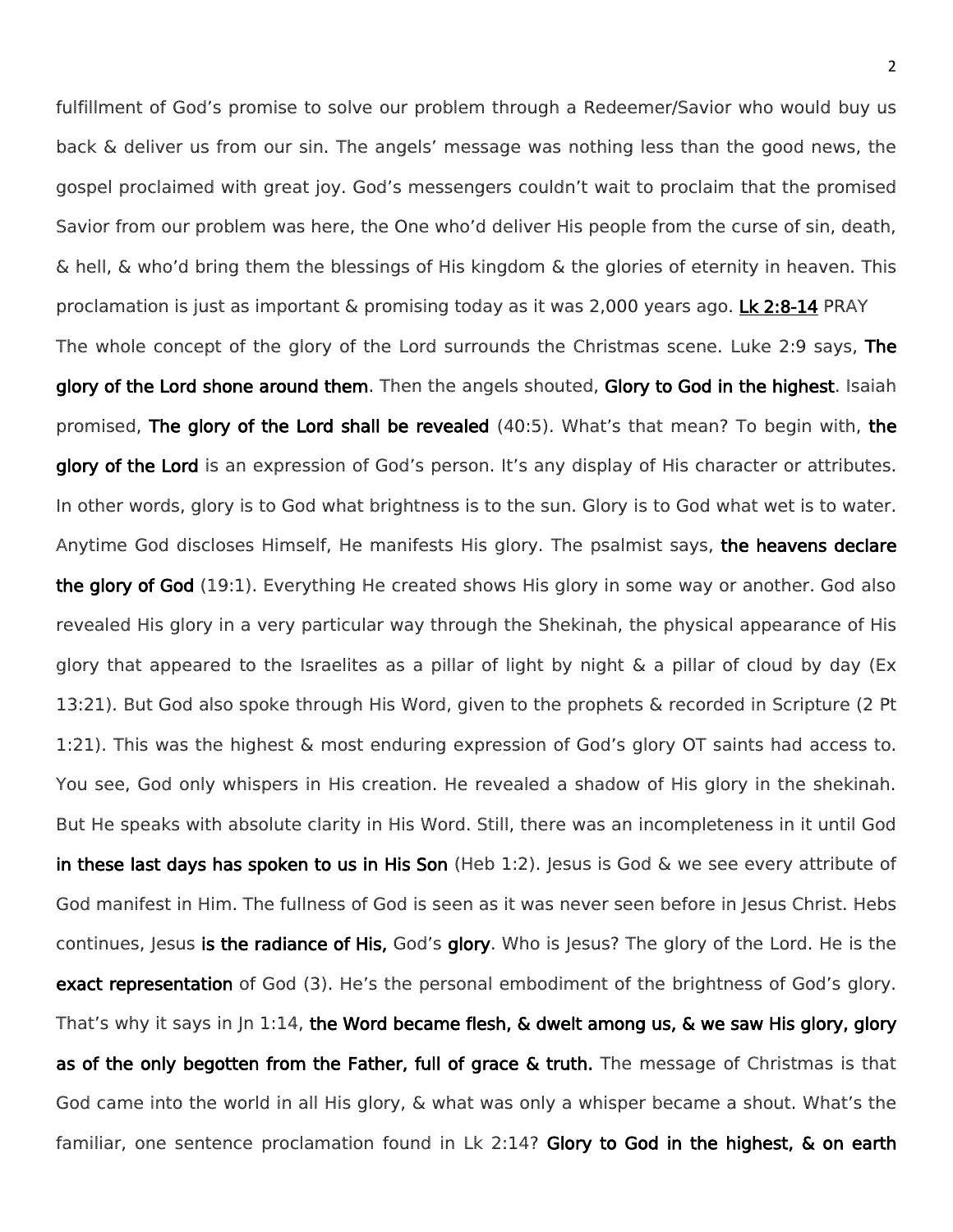peace among men with whom He is pleased. Are those words so familiar that we rush past them without understanding them? There's something about familiarity that puts our brains on cruise control. We shouldn't do that with this proclamation. These words are the thoughtful, meaningful response of the great company of angels to the astonishing message the angel proclaimed in vss 9-12. One angel announces the King, Savior, Messiah, Redeemer is born & the company of angels respond with this triumphant declaration of glory & peace. This is a proclamation of celebration of this Baby's birth, the Messiah that was promised. These angels were doing what angels constantly do, praising God (cf Rev. 5:11–12; 7:11–12). All heaven broke loose with rejoicing at the birth of the Son of God. The angels knew Him as the  $2<sup>nd</sup>$  person of the Trinity before His incarnation, where they saw His inexpressible glory. They understood that the fall had transformed the human race into sinful rebels against God, but they also knew God had provided a way of salvation. The angelic chorus of praise reflects the transcendent pinnacle of all thought & action; the supreme reason for all that exists—the glory of God. The ultimate purpose of the good news of salvation is to save sinners so they can join the angels in glorifying God. But these words also, in a very clear way, define your need & mine. & in defining our need, they define the mission of this promised Redeemer, now come as a Baby. & if they define our need & define His mission, then these words not only announce a birth, they also predict His death. Glory  $\&$  peace are the 2 major words: Glory to God in the Highest, & on earth peace among those with whom He is pleased.

The joyful news that on a day, in the fullness of time, in the prophesied city, a Savior was born, who was Christ, the Lord. That news has 2 great outcomes. 2 great purposes: Glory to God in the

## highest, & on earth peace among those with whom He is pleased!

1. Glory to God Why were the angels praising & glorifying God? Because Jesus the Savior was born. The coming of this Child was the greatest revelation of the glory of God & the coming of this Child would bring peace to God's people. God had informed them long ago of His plan of salvation. They understood humanity's fall into sin & that the majestic 2<sup>nd</sup> member of the Trinity, would lay aside His riches, come to earth in humility for undeserving sinners, live a perfectly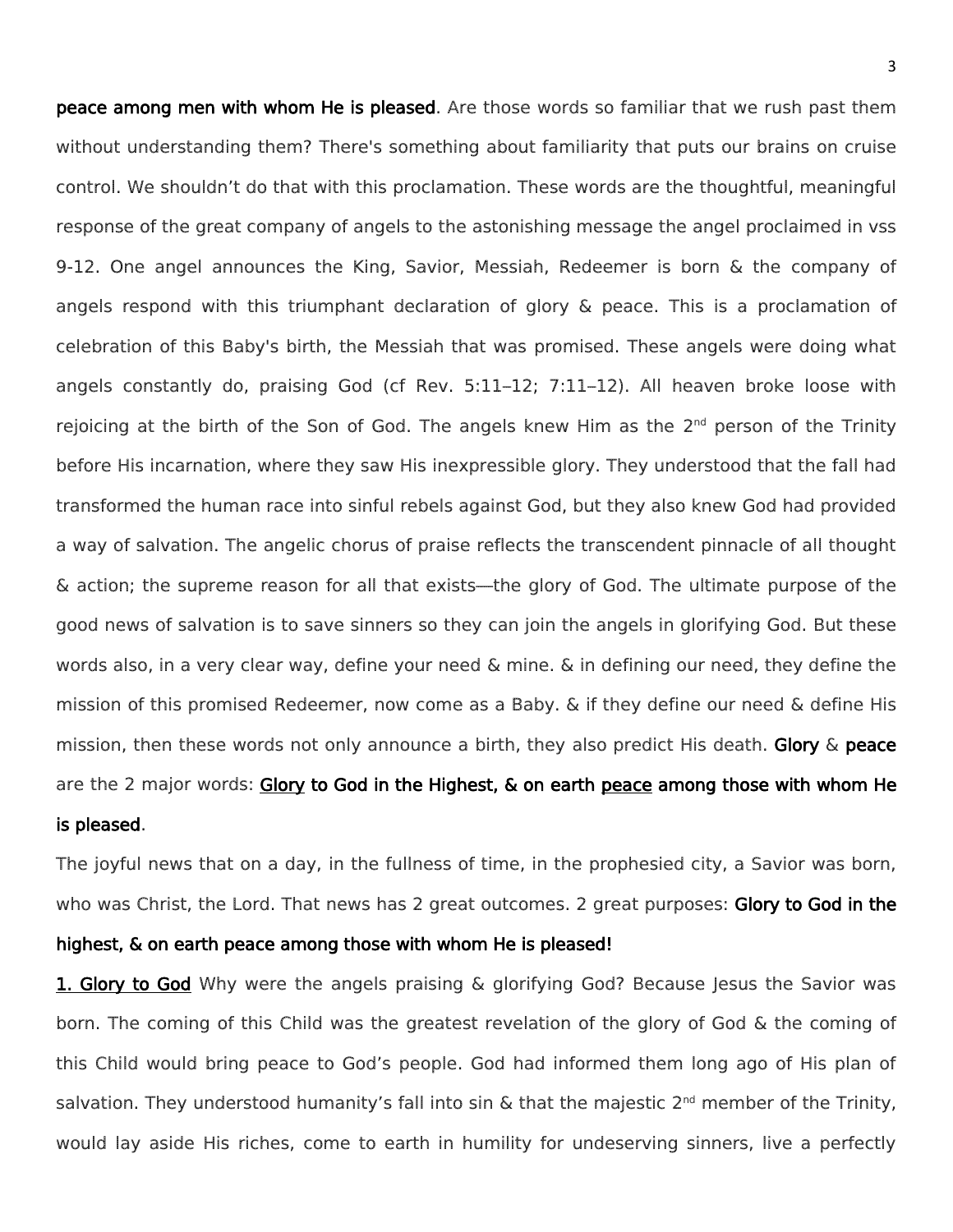righteous life, & finally die on the cross to bear the curse & punishment of their sins. They understood the true significance of Christ's birth & were praising God because they were seeing the beginning of the final phase of His redemptive plan. The angels tell us that with the birth of this Baby something happens in heaven & on earth. They proclaim that with His birth, this Boy, who is the eternal Son of God, has made the invisible God visible. God's glory shines through all eternity with unparalleled splendor because of the incarnation of Jesus.

Again, all of us were created to live with the glory of God in view. The principal motivation of our life should be that God would be praised. We were created to live a God-ward existence so that God would be the reason we do all that we do. That's the way it was meant to happen but in a moment of disobedience & rebellion, Adam & Eve chose to live for the glory of themselves rather than the glory of God. They wanted something in the creation more than they wanted God. Ever since that moment, there's been, in all our hearts, a glory confusion  $\&$  a glory war. We don't always live for the glory of God. There are other glories that compete in our heart for His glory. In fact, you could argue that every sin has, at its root, an exchange of God's glory for some other glory. For example, lust exchanges the glory of God for momentary pleasure. Materialism replaces the glory of God with the possession of physical things. Pride chooses to live more for self-glory than God's glory. In some way, we're all glory thieves. If you reflect on your world this week, you probably won't be able to say, I lived at all times this week with the glory of God in *mind*. There are times when lesser glories become more precious to us & we convince ourselves we can't live without them. We all have times where we want the creation more than we want the Creator. That never leads to a heart that's at rest. It never leads to inner peace. It never leads to satisfaction because the shadow glories can't fulfill your heart. They weren't designed to. Glory to God in the highest! Imagine what the world would be like if every person lived that way. Imagine what it would be like to live in a world where every human heart was ruled by the glory of God. This is the way God designed all human beings to live, for His glory. Obviously, God is glorified because this Child is born. & peace is to spread everywhere this Child is received. These are the great purposes for the coming of Jesus: Glory ever-ascending from man to God.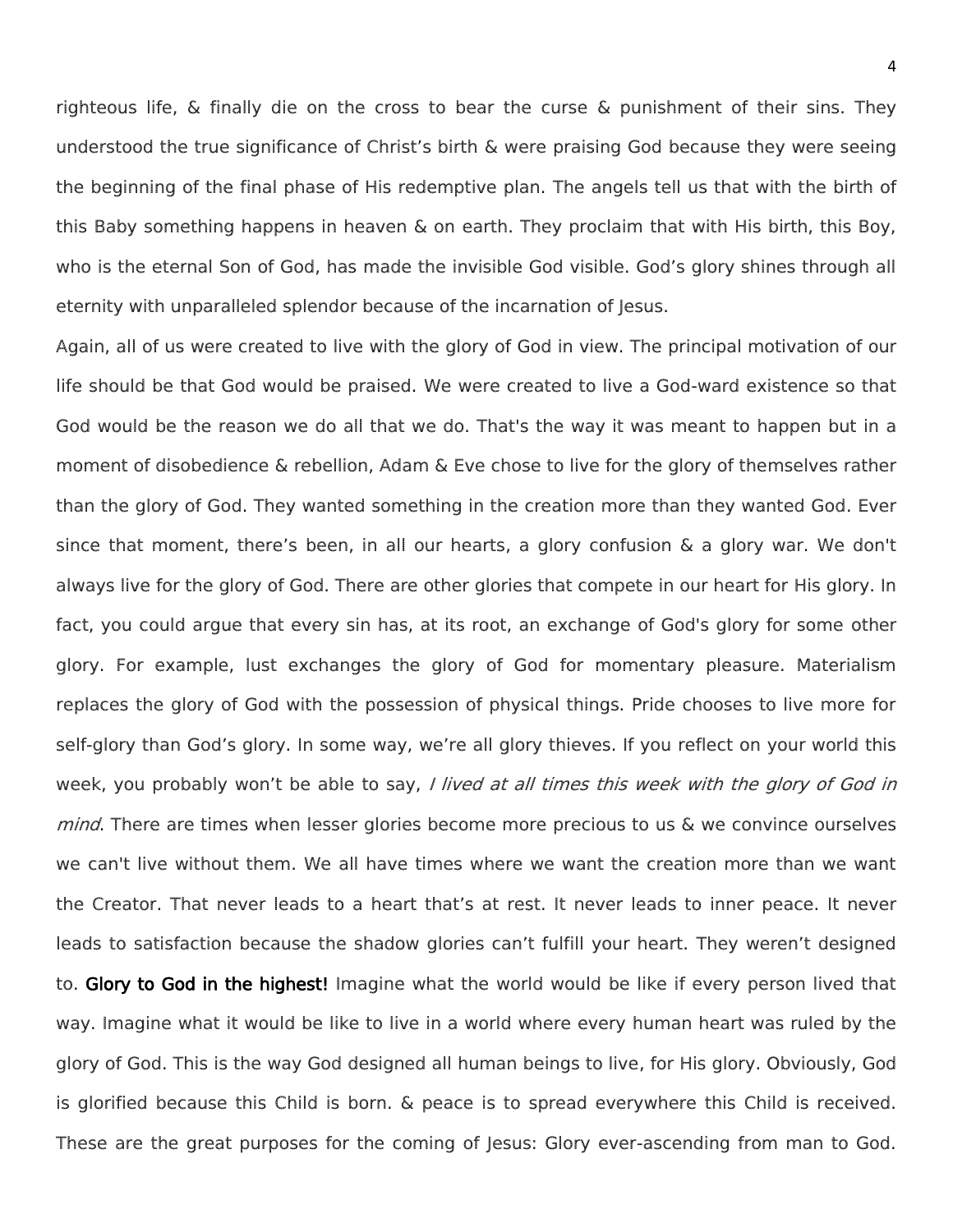Peace ever-descending from God to man. God's glory sung out among men for the sake of His name. God's peace lived out among men for the sake of His name.

2. Peace on Earth On earth peace among men with whom He is pleased. On earth peace doesn't refer to peace of mind, rest for the weary, or absence of wars. The angels meant **peace** with God that results from genuine salvation. If we want peace to rule in our lives, God must rule in our lives. God's purpose isn't to give us peace that's somehow separated from Him. His purpose is to give us peace by being the most glorious Person in our life. A heart bent on showing the glory of God will know the peace of God. Because God's Son has brought reconciliation, we no longer need to be God's enemies. The angels were praising the Father, giving Him glory in heaven, because He sent salvation down to earth in the person of lesus Christ, which brings us...

A. Peace with God The most basic need we have is peace with God. This is foundational to all our pursuits of peace. Rom 5:1 says, Therefore, having been justified by faith (that's the act of believing), we have peace with God through our Lord Jesus Christ. Justified means God declares you to be just in His sight by crediting to you the righteousness of Jesus. & He does that by faith alone: having been justified by faith. It's not by works, traditions, being raised in a Christian family, baptism, church membership, or being a good person. It's by faith alone. When we believe in Jesus as our Savior by faith, we are united to Him & His righteousness is counted by God as ours. We are justified by faith. & the result is peace with God. God's anger at us because of our sin is put away. Our rebellion against Him is overcome. God adopts us into His family. & from now on all His dealings with us are for our good. He'll never be against us. He is our Father & our Friend. We have peace with Him. It's the end of enmity & warfare with God. Peace with Him is the most fundamental & important peace there is. You & I were created for peace with God. We were created so the most important thing in our lives would be a relationship with Him. We were created to have the honor of being the worshipful, obedient, children of God.

**B. Peace with Ourselves** Because we have peace with God because of being justified by faith, we can begin to grow in the enjoyment of peace with ourselves. Here I'm thinking of any sense of guilt or anxiety that tends to paralyze us or make us hopeless. Here again believing the promises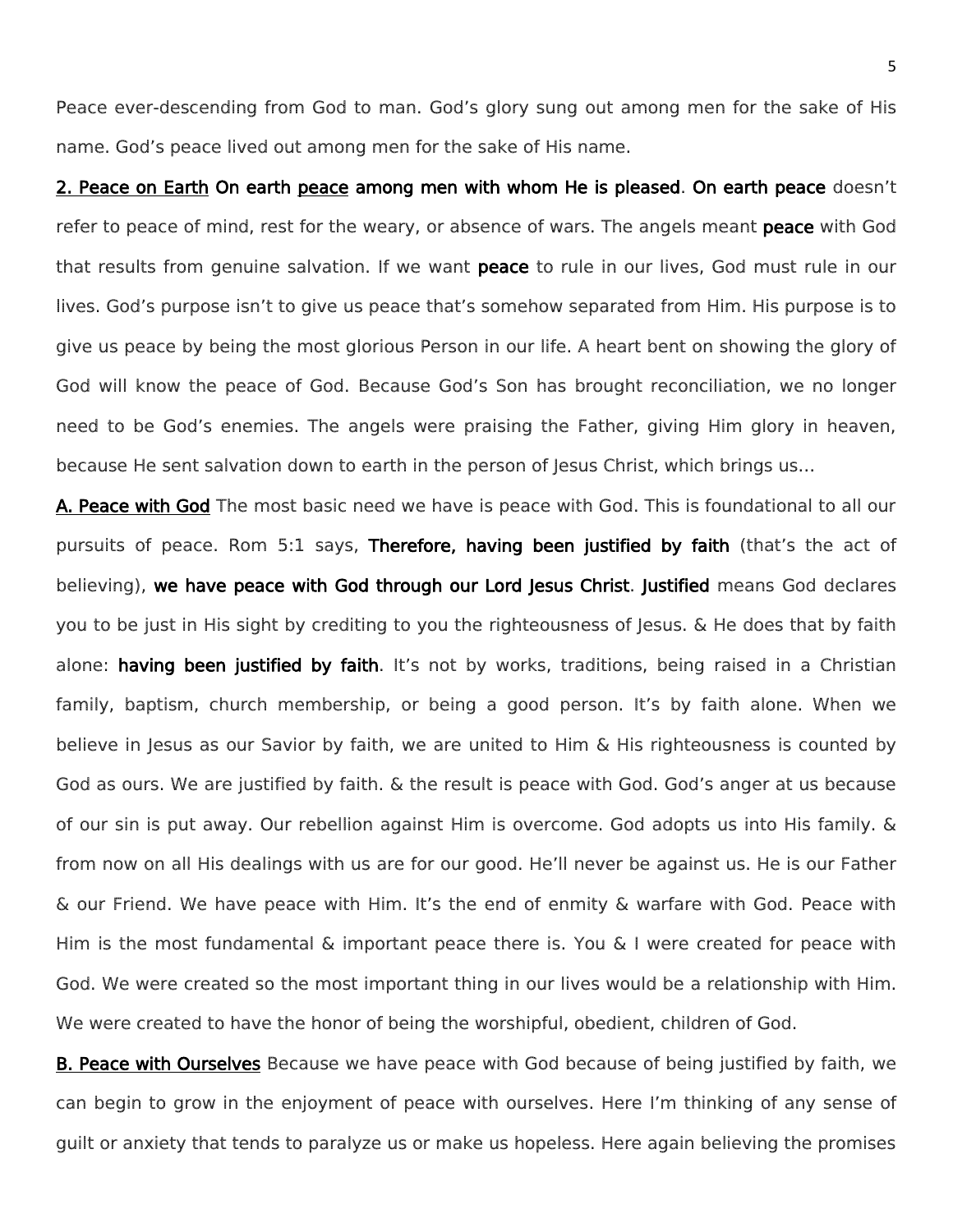of God with a view to glorifying God in our lives is key. Phil 4:6–7 is one of the most precious passages in this regard. It's actually the most popular verse this year.<sup>3</sup> Be anxious for nothing (the opposite of anxiety is peace), but in everything by prayer & supplication with thanksgiving let your requests be made known to God (in other words, roll your anxieties onto God). The result? & the peace of God, which surpasses all comprehension, will guard your hearts & your minds in Christ Jesus. The picture here is that our hearts & our minds are under assault. Guilt, worries, confusions,  $\&$  doubts threaten our peace.  $\&$  Paul says that God wants to quard our hearts  $\&$ minds. He guards them with His peace. Don't limit the peace of God by what your understanding can see. He gives us inexplicable peace & He does it when we take our anxieties to Him in prayer & trust that He'll carry them for us (1 Pt 5:7). When we do this, when we come to Him remembering we already have peace with Him, & trust Him as our loving & almighty heavenly Father to help us, His peace comes to us & steadies us, protecting us from the disabling effects of fear, anxiety,  $\&$  quilt. We're then able to carry on  $\&$  God gets the glory for what we do, because we trusted Him. The peace God brings us with Himself allows us to have peace within, peace because we have a relationship with the **Prince of peace** ( $\vert$ s 9:6) who rules all & who guides us by His hand. Because of our relationship with God, we have peace in our hearts, we have rest. Do that this Christmas & all the time. Take your anxieties to God. Tell Him about them. Ask Him to help you. To protect you. To restore your peace. & then to use you to make…

C. Peace with Others The 3<sup>rd</sup> relationship where God wants us to enjoy His peace is in our relationships with others. This is the one we sometimes have the least control over. So we need to say it carefully like Paul does in Rom 12:18: If possible, so far as it depends on you, be at peace with all men. When we don't have peace with God & we don't have His peace inside of us, it makes it very hard for us to live at peace with others. Ever notice that? Instead our lives are marked by conflict. I don't think anyone in this room has lived a conflict free 2019, right? Probably not last month or even last week. Have you been free of all moments of irritation or impatience or anger even this morning? All around us is unrest & conflict. We have a peace

 $\overline{\phantom{a}}$ 

<sup>3</sup> https://factsandtrends.net/2019/12/10/what-are-the-most-popular-bible-verses-in-2019/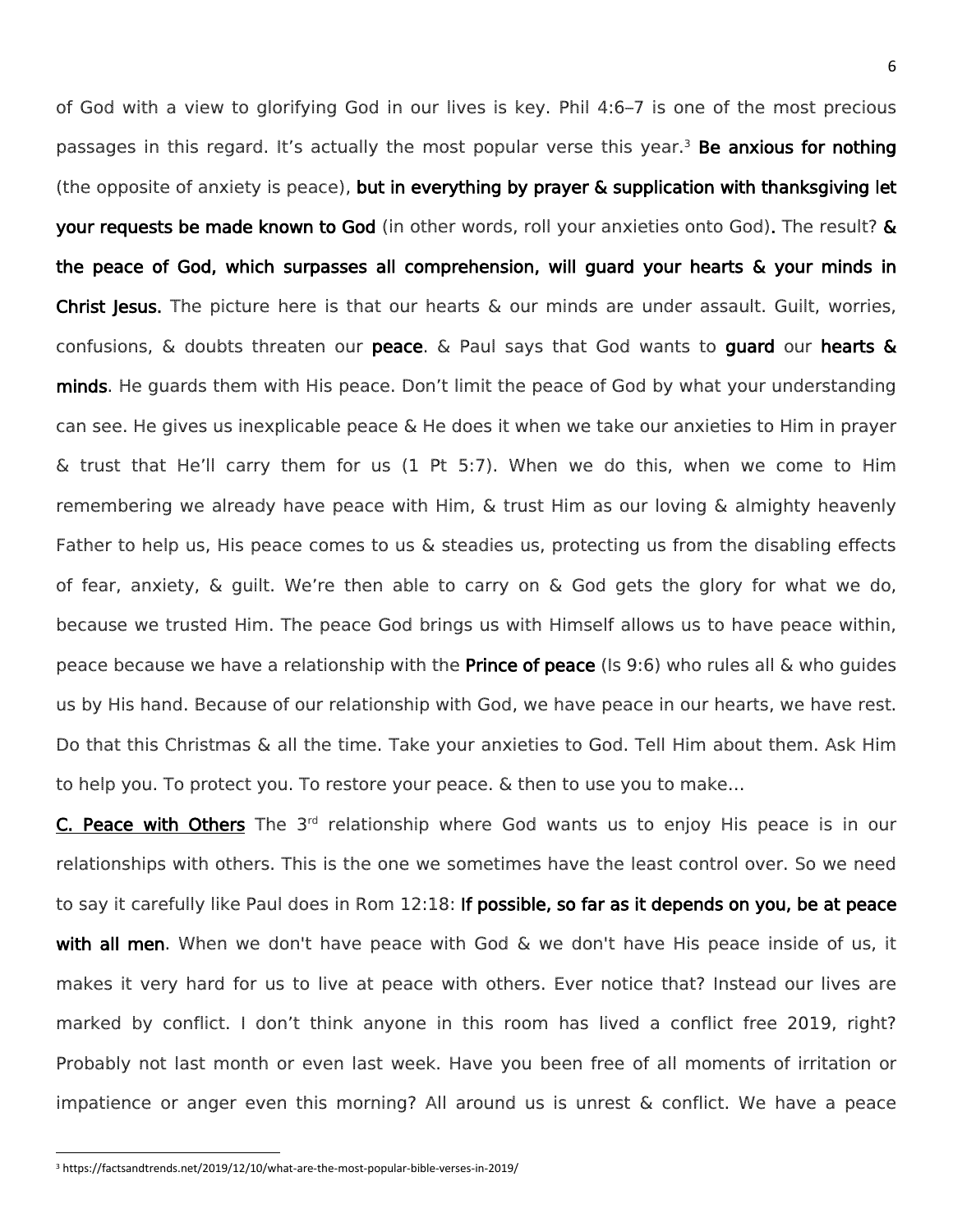problem. Brokenness with God leads to brokenness within, which leads to brokenness in the community that's around us. But lesus tells us His disciples are to be peacemakers (Mt 5:9). **Peacemakers** are people who, through being at peace with God, have finally learned how to admit their sins, flaws, & weakness, how to surrender their pride, & how to love without the need to control every situation & every one. Christians should be fanning out into the world being peacemakers, agents of reconciliation among all the nations & families of the earth. Why? So that God receives even more glory. This Child, King, Redeemer, & Savior announced by the angel in Lk 2 will be the Mediator who brings us back to God by His death, so we can enjoy peace with God. Because our alienation from God is the root of all our trouble, that peace with God brings with it peace between people. All over the world, people will be brought into peace with God & then peace with each other. All this because this Baby was born.

But this peace the angels proclaimed isn't for everyone. Who is it for? Those with whom He is pleased, those on whom His favor or grace rests. Christmas doesn't bring peace to everyone. Peace comes only to those on whom His favor rests. That is, God chooses who comes into His peace. If you belong to Jesus the Savior, you have that joyful privilege because God's grace has rested on you. You didn't deserve it; you didn't earn it; you simple received it. It's all God's sovereign kindness & grace. But as many as received Him, to them He gave the right to become children of God, even to those who believe in His name  $(\ln 1:12)$ . It was only to His disciples that Jesus said, Peace I leave with you; My peace I give to you; not as the world gives do I give to you. Do not let your heart be troubled, nor let it be fearful (Jn 14:27). No one earns God's peace. He gives it to them because He's pleased to do so. Even though God's offer of peace goes out to all, only His chosen, those who receive Christ & trust Him as Savior & Redeemer & Lord, will experience the peace He brings. There are some to whom God sovereignly gives the peace of His salvation, buy not to all. The angels weren't rejoicing for what people had done or would do to earn their salvation. No, the heavenly host was glorifying God because, though none can deserve salvation, God is delighted to give it to sinners by His own good pleasure. Jesus was born for a political mission to establish an earthly kingdom. He didn't come on an educational mission to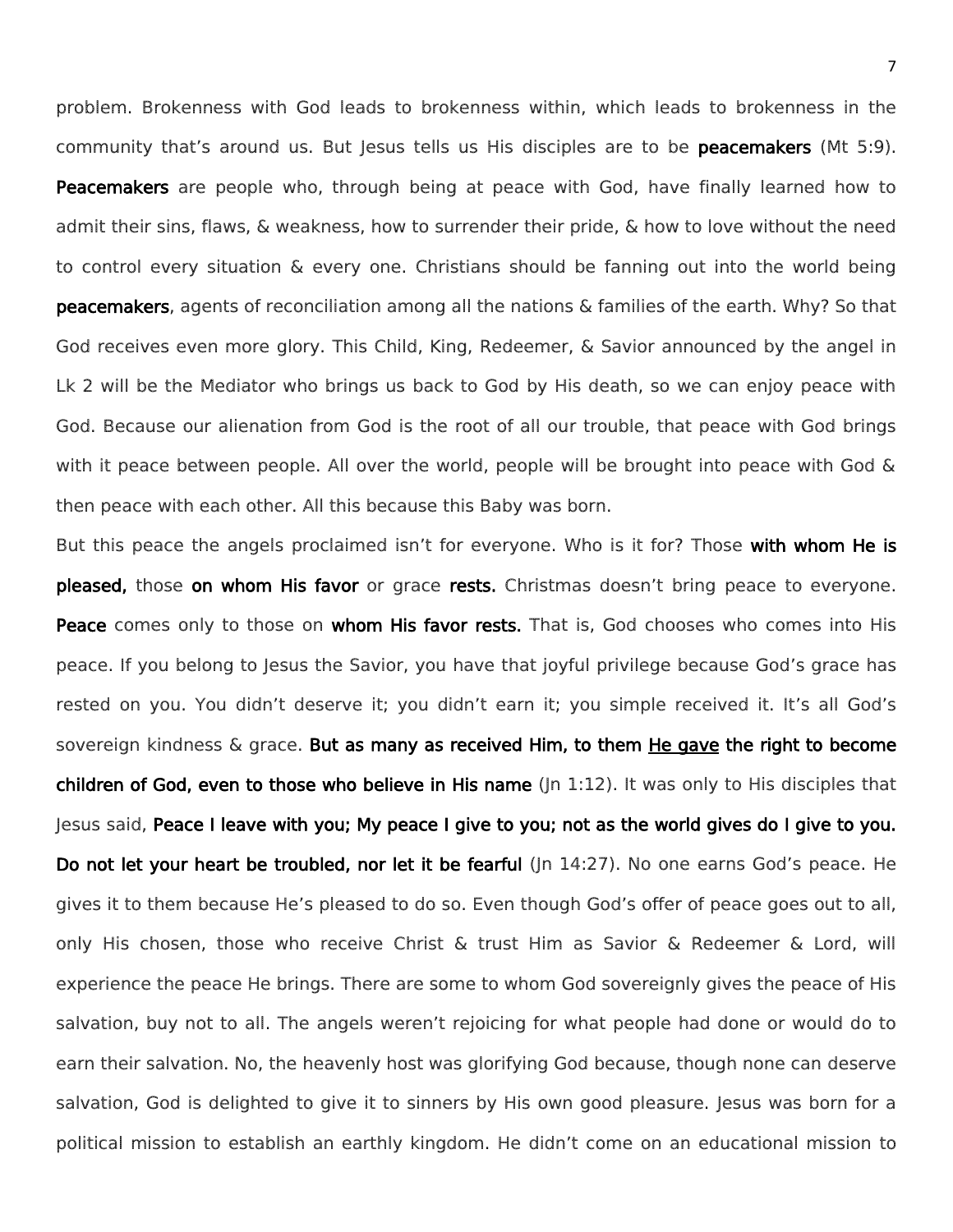correct our worldview. God's Son wasn't sent here on a psychological mission just to make sure we felt OK with ourselves. In fact, He didn't come on a religious mission to make sure we did external, religiously appropriate things. No, Jesus' mission is much more radical & fundamental than that. If you don't understand this, you don't understand His mission. If we have a glory & peace problem, then, what we have is a heart problem. Our problem is that something's broken inside us. David gets it right when he prays, Create in me a clean heart, O God (Ps 51:10). That's what we need: radical, personal, long-term, heart-change, because that's our problem. The prophecies of the coming Christ are very clear that He's coming to address this very problem. I will give you a new heart & put a new spirit within you; & I will remove the heart of stone from your flesh & give you a heart of flesh (Ezek 36:26; 11:19). That's God's work, that this stony heart, resistant to change, would become a heart alive by God's work & now able to change. & that people, who once lived for their own glory, would now, by His grace, live for His glory. Not just in religious matters, but in everyday life, in our words, thoughts, actions, relationships, desires, & motives, all would be for the glory of God! That we'd have a heart that's been captivated by the glory of God, that's the mission of Jesus. & that we'd be brought by God's grace into peace with God.

It isn't OK that masses of humans don't live in peace with God. It's not OK that the people who walk this earth live apart from peace with God. As you work & shop & do whatever else it is you do, if you realize the majority of those you see don't understand the real meaning of Christmas (God's glory & our peace with Him), it ought to break your heart. Don't be comfortable with this because, if it were OK for us to live in a broken relationship with God  $\&$  be just fine, Jesus wouldn't have come. Jesus came because our only hope is His grace. Have you received it? You don't understand the Baby in the manger unless you know that He came to die as a sacrificial Lamb. He would come & all of His thoughts, desires, actions, reactions, & responses would be fully & completely & perfectly lived to the glory of God. He, on our behalf, would live perfectly, He'd live the life we couldn't live. & on the cross He'd bear our penalty. He'd face the rejection of the Father so we could know His acceptance & have peace with Him. Upward peace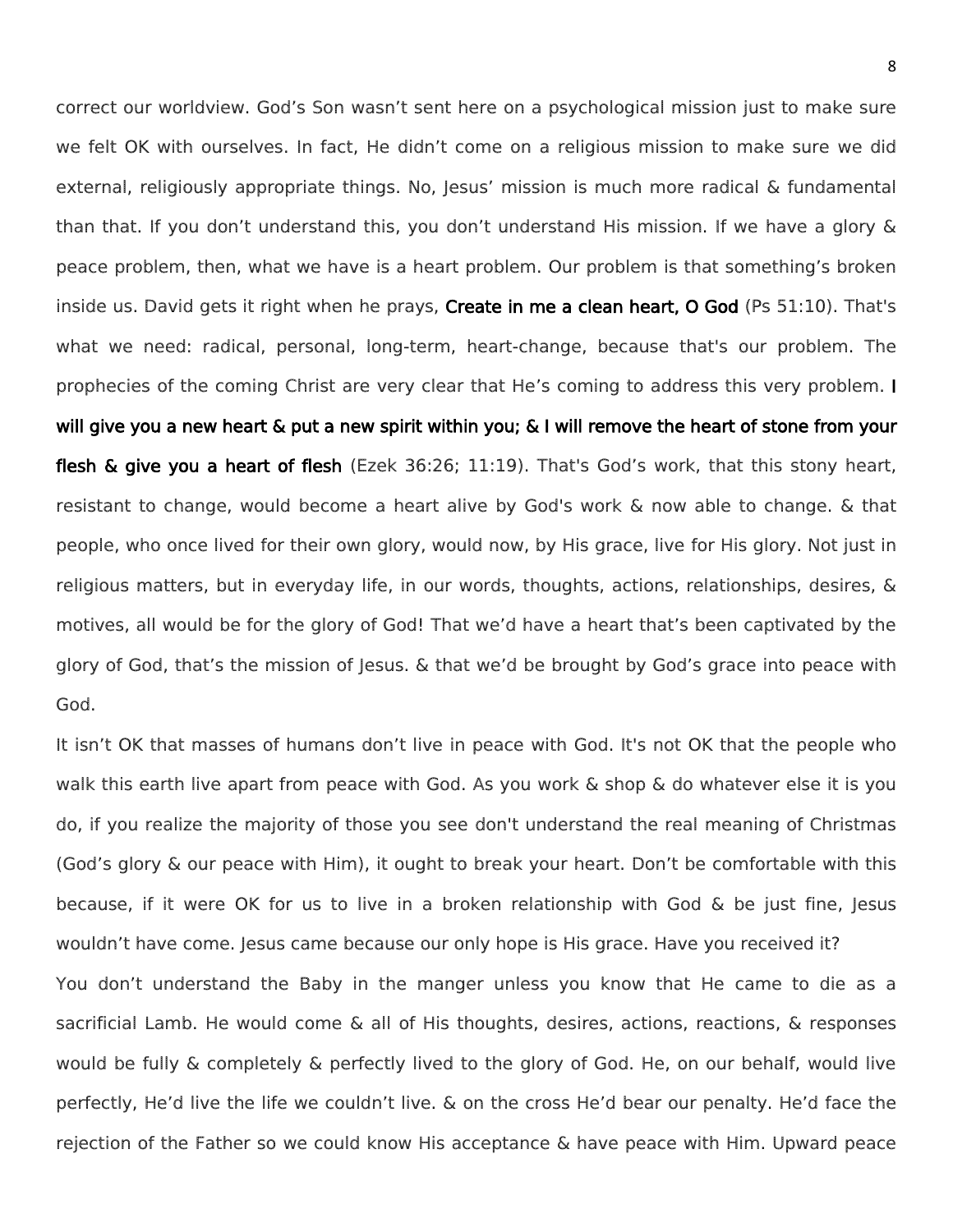that would create inward peace that would give us the ability to have outward peace. Jesus came willingly with full knowledge of what it would cost Him. He must die so that we would live. He would redeem for Himself humans who live for their own glory & who don't care for peace with God. He would change them into a people who growingly are captivated by the glory of God & who love the fact they have peace with God. Glory to God in the highest, & on earth peace with whom He is pleased! There's hardly a better way to sum up what God was about when He created the world or when He came to reclaim the world in Jesus Christ. The point of creation & redemption is that God is glorious & means to be known & praised for His glory by a peace-filled new humanity.

If, as I've been talking, you've been thinking & reflecting on your life, you'll recognize we still have a glory problem. We don't always get glory right. We also recognize we have a peace problem. We don't always care about peace with God. We don't always have peace within. We surely don't always experience peace with each other. The work of God's grace is as needed by us this morning as it's ever been. The angels proclaim our hope. The angels proclaim our redemption. The angels proclaim to us God's grace. Grace of a life lived & grace of a death offered so that we may live for His glory & experience His peace. Glory to God in the highest, &

## on earth peace to those on whom His favor rests!

If you've received the gift of salvation, you have God's good pleasure. & He deserves all the credit & all the glory for it. In fact, what occurred on that evening near Bethlehem was a mere preview & foretaste of the kind of endless praise we will render once we are in heaven (Rev 5:11–14). & if you're at peace with God, then you can go out & be at peace with one another. The more who embrace the gospel  $\&$  do that, the better off the world is. Christmas means the increase of God's glory & the increase of peace, both with God & between people.

Today, as we think about Jesus, as we reflect on the Messiah who has come, may we thank God that He's satisfied our greatest eternal need by sending His Son, the sinless Savior, to lay down His life so we might be reconciled for God forever. Let us join the angelic chorus in praising & giving God glory, whose majesty shines most vividly in Jesus. Let us hear with joy the angels as